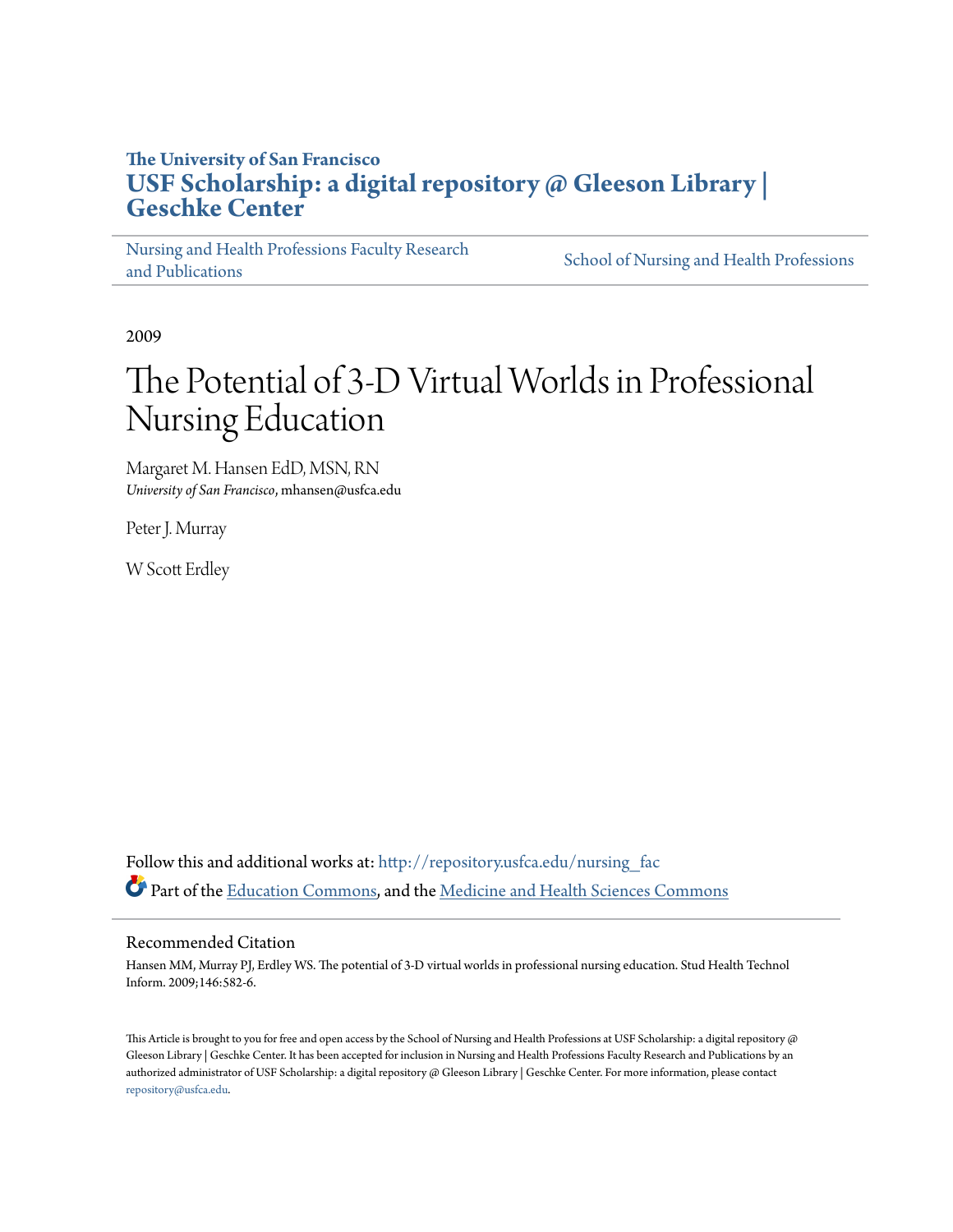# **The Potential of 3-D Virtual Worlds in Professional Nursing Education**

Margaret M. HANSEN<sup>a</sup>, Peter J. MURRAY<sup>b</sup> and W. Scott ERDLEY<sup>c</sup>

<sup>a</sup>*Associate Professor, University of San Francisco School of Nursing, USA* <sup>b</sup>*Director and Founding Fellow, CHIRAD, Nocton, Lincolnshire, United Kingdom* <sup>c</sup>*Associate Professor, Wegmans School of Nursing, St. John Fisher College, Rochester, NY, USA*

Abstract<sub>**.**</sub> Three-dimensional (3-D) virtual worlds (VWs), such as Second Life<sup>®</sup>, are actively being explored for their potential use in health care and nursing professional education and even for practice. The relevance of this e-learning innovation on a large scale for teaching students and professionals is yet to be demonstrated and variables influencing adoption, such as increased knowledge, self-directed learning, and peer collaboration, by academics, and health care professionals requires empirical research.

**Keywords**: Web 2.0 applications, Education, Healthcare

#### **1. Introduction**

Despite growing exploration by academics of the development and application of immersive three-dimensional (3-D) Virtual Worlds (VWs) as learning modalities [1- 10], their widespread use for teaching health care professional students [1,2,11,12], for example through using virtual simulations, may await the demonstration of benefits from the outcomes of more research. The low levels of use may be due to lack of familiarity among nursing faculty of the benefits of VWs, such as immersion, roleplaying opportunities, simulation, and personal interaction associated with the technology and its influence on formative and summative learning outcomes. Hansen [13,14] provides a recent detailed literature review exploring, evaluating and clarifying the current literature and background to the use of 3-D VWs in medical and health professional education within the context of specific educational theories. This paper builds on this work to summarize some current examples from early work.

## **2. An Overview of Virtual Worlds**

A 3-D VW is an example of a Web 2.0/Web 3-D dynamic computer based application. Eysenbach [15] suggests:

*Web 2.0 is a term which refers to a) improved communication and collaboration between people via social-networking technologies, b) improved communication between separate software applications ("mashups") via open Web standards for describing and accessing data, and c) improved Web interfaces that mimic the real-time responsiveness of desktop applications within a browser window.*

Currently, the most popular VW used by the public, and one whose potential is being explored by healthcare professionals, students, and educators, is Linden Lab's Second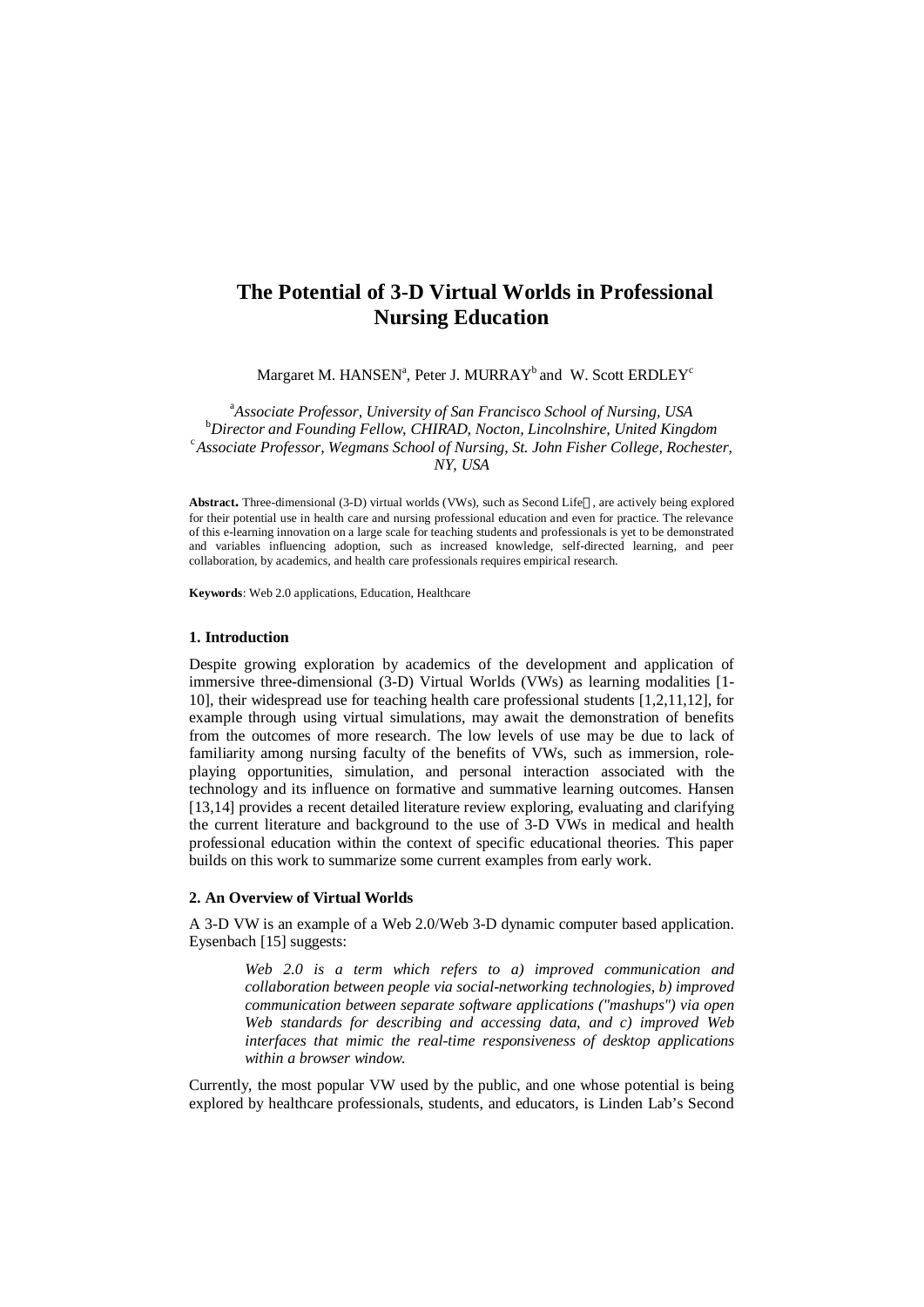Life $\odot$  (SL) [16], which has over 6.5 million virtual residents [17] from over 100 countries. It includes, but is not limited to, streaming media, including YouTube collections, 3-D virtual libraries, social interactive venues, health information sites, global preparedness discussions, lectures, conferences, and support groups [4]. Virtual medical universities exist [18] and many 'real world' organizations and institutions are hosting events in SL and other VWs [5,19]. There is an emerging group in SL, "Healthcare Education," founded by Anderson at the University of Michigan [20]. Within SL users choose a fictitious name (e.g., the authors' SL avatars are, respectively, Maggie Waechter, Pyotr Habana and Skott Eales) with the opportunity to create a unique self (e.g., human figure, animal, or object) known as an "avatar." With these figures the user navigates SL via a computer keyboard, interacting with other objects and avatars, speaking [4], and "teleporting" to various regions. Users may also make and design physical objects and have cash (1000 Lindens  $=$  \$4.85 US) to purchase such items as planes, boats, and even body parts. SL incorporates other Web 2.0 social networking capacities, such as instant messaging, wikis, podcasts, and sharing user-created objects.

In VWs such as SL, participants socialize, communicate, build, seek facts, and conduct business; residents in SL thus benefit from each other's participation via networks, which offer dynamic evolving systems reflecting aspects of the semantic web [21,22]. Access to VWs on the Web is predicted within 2 to 3 years to be mainstream in education [23]. Google Corporation has released "Lively" [24] for individuals to easily create their own avatar and personal room at a location of choice on the Web. This could offer educators a new social network tool to create online learning areas and take advantage of the ability to embed YouTube videos on virtual plasma screens. Increasingly easy to use Web 2.0 advanced tools may mean the creation of 3-D learning environments is no longer perceived as a daunting task.

#### **3. Educational Potential**

Many authors are expounding the educational and research potential of VWs [4-6, 7,17,18,21], however educational research involving the use and effectiveness of these innovative technologies is limited. By allowing students time to actively interact with other avatars (e.g., patients and health care professionals) in a simulated environment a decrease in student anxiety, an increase in competency in learning a new skill, and encouragement to cooperate and collaborate is possible [2]. Active learning takes place due to other participants being in the same VW and constructing objects to represent ideas possibly enhancing self-reflection and knowledge [2]. If a gaming component is associated with the 3-D VW the student may be more motivated to login and participate. High quality 3-D entertainment freely accessible via Web browsing facilitates engagement opportunities with individuals or groups of people in an authentic manner that illustrates collective intelligence [25]. Historically, 3-D learning environment development has required complex and highly involved elements of software engineering and computer science [24]. For many educators an online 3-D learning environment will not be perceived as being an advantage because the "plasticity" associated with the VWs, – or, in other words, the ease of constructing and changing the learning environment as necessary is not understood until the educator plays and experiments with the VWs [6].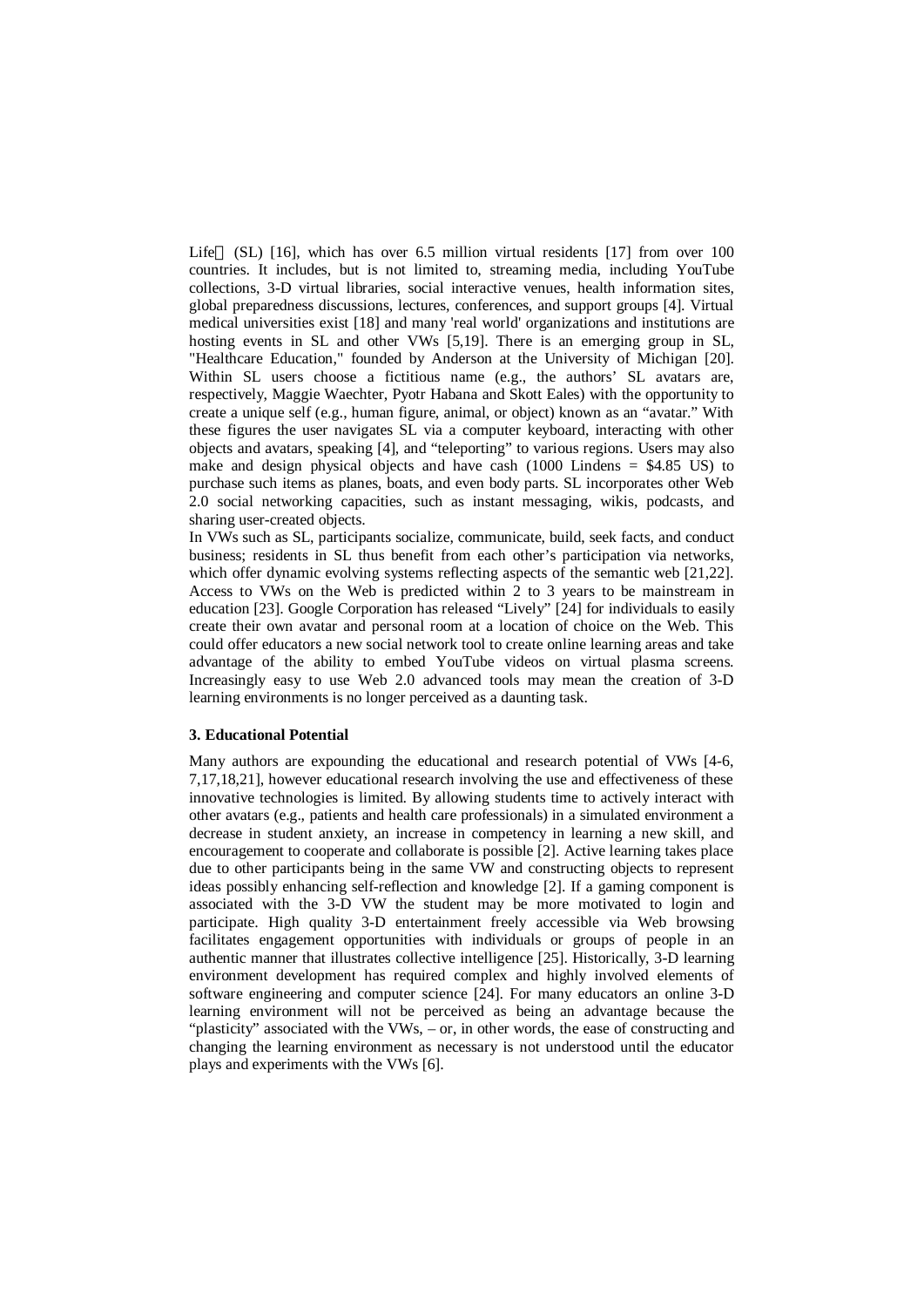#### **4. Healthcare Professional Education Examples**

Can one imagine attending nursing school in a VW? For many years healthcare educators have developed online learning opportunities for nursing students. Stott [8] reports universities are using SL and encouraging students to "fly" into 3-D lecture halls. Problem based learning groups, enrolled in a clinical management course at Coventry University (UK), meet in SL and are paid to build learning facilities for the next semester of SL students. Forterra Systems and the Summit group at Stanford University medical school are developing the idea of combining medical simulation with gaming technologies; human avatars which exhibit life signs with the hope the learner's active participation will encourage awareness, team cooperation, and decision-making skills [5]. The staff at the Imperial College in London showcases the Second Health Project [9], which provides detailed animations simulating disease processes. Mesko [10] presents the top 10 virtual medical sties in SL, including the Ann Myers Medical Center [26], an environment where students may practice physical exams and analyze radiological films as well as learn how to detect heart defects. Boulos [27] presents "The Sexual Health" SIM in SL wherein avatars may interact with different objects in an aesthetic "in-world" environment and learn about safe sex. Miller [1] has nursing students build SL "objects" to show what they have learned. Objects representing lungs connected to large airway objects illustrate various lung disorders for student learning. Furthermore, the student's avatar may walk on different electrocardiogram tracings provided on a 3-D floor and then names the represented rhythm. Another example of a cognitive, experiential 3-D learning tool is PULSE!! [28]; researchers state students respond positively to using the VW as a method to learn clinical skills and increase diagnostic thought processes.

## **5. Strengths and Challenges of 3-D Virtual Worlds**

Virtual worlds may change the way people learn and live in the future [17, 23, 25]. The major strengths associated with VWs are one's ability to design and construct unique environments and then share with others in a collaborative fashion. Sibbet [29] outlines how VWs are "reshaping" learning, communications, and social interactions. Since an online VW is available 24/7 there is an anytime/anywhere benefit for distance education students. There are other advantages, such as virtual training approaches, yielding results and are invaluable for health care professionals. And, for the health care consumer, there is an advantage of logging on and learning from events happening in SL. The technology lends spatial representation useful for hands-on learning and heightened student engagement because the real-time social interaction and gaming aspect spurs chances for "discovery-based and goal-oriented learning" [25]. One of the major challenges associated with VWs in education is the time involved in creating learning spaces within a virtual environment and cost involved. A negative human response to other avatars is possible, however this may exist in traditional learning settings. The allure of the dynamic colorful SL environment may distract the student's attention to the learning objectives. Of course these are all points-of-view for debate.

## **6. Future Use in Healthcare Professional Education**

Nurse education has a long tradition of using simulations for teaching, including whole-body and body-parts, as well as real patients. Computers are now integrated into some manikins providing more complex patient emulation and therefore richer and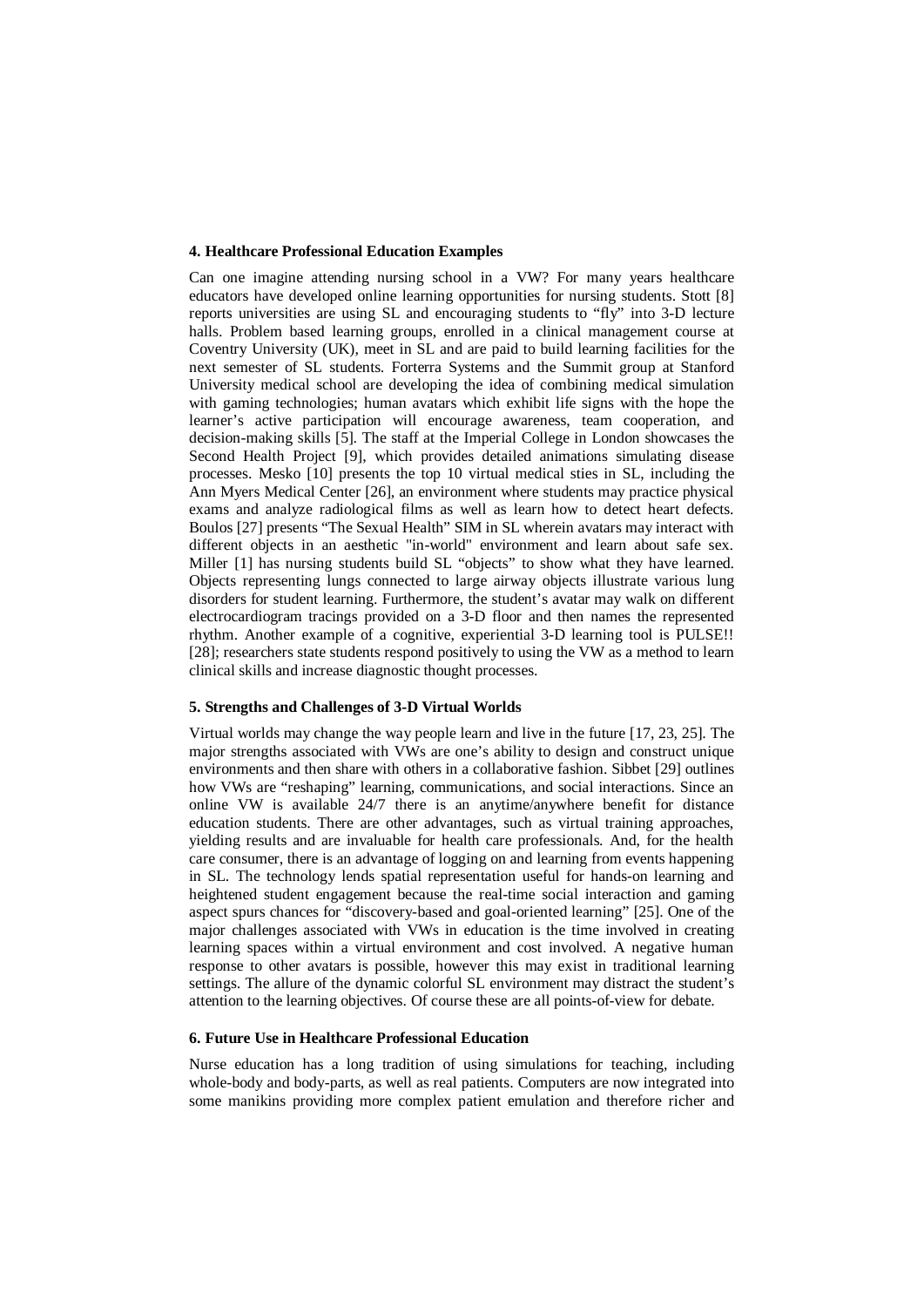more realistic environments for students. These computer-controlled manikins provide a rich environment for promoting the use of critical thinking and clinical skills by students without securing patient permission. These 'patients' are able to repeat a scenario over and over as well as provide an environment allowing students to experience and interact with critical conditions. High-performance patient simulations are now used throughout health education worldwide ranging from emergency medical technicians to other health care professionals. One may view online VWs and serious gaming as a threat to the adoption and purchase of high-fidelity computer patient simulation mannequins currently utilized for healthcare profession training. For example, nurses may login into SL and learn Advanced Cardiac Life Support [1]. Why reinvent the wheel when such a training opportunity already exists on the Internet? Debate may focus on the fact the VW lacks haptic quality essential for the procedure or does not provide one-on-one assessment of skill acquisition. The advisory board responsible for Educause's Horizon Report [25] states collaborative learning experiences taking place in VWs today is easier to find than one year ago.

# **7. Conclusion**

Virtual 3-D learning environments may encourage active learning while students construct and explore activities similar to those of a "field trip" versus a static classroom setting. Participating or playing in a VW may be fun, encourages creative expression, broadens socialization skills, promotes independent problem solving, provides opportunities for self-teaching, and sets the stage for group work. Also, there are established opportunities for educators to network with alliances that are already developing, implementing, and researching 3-D VWs as learning spaces [1,6,7,28,29]. Therefore, the wheel of technology does not need to be reinvented by individual educators, as there are opportunities for educators to meet like-minded individuals who wish to promote active student learning in a meaningful manner for today's learners.

#### **References**

- [1] Miller, John. Virtual Medical Projects besides Second Life. [Blog]. 2008 [updated 2008 July 18; cited 2008 Sept 28]. Available from<http://jsvavoom.blogspot.com/.>
- [2] Hansen M, Murray P, Oyri, K. Health Informatics 2.0/3.0 and Beyond: How Evocative Networks are Transforming Health and Education (panel presentation). MIE2008: eHealth beyond the horizon, Get IT there; 2008 May 25-28; Gothenburg, Sweden.
- [3] Murray, P. Web 2.0 and social technologies: what might they offer for the future of health informatics? HealthCare and Informatics Rev [serial on the Internet]. 2008 Jun [cited 2008 Sept 28]. Available from: <http://hcro.enigma.co.nz/website/index.cfm?fuseaction=articledisplay&FeatureID=010608.>
- [4] Boulos MNK, Hetherington L, Wheeler S. Second life: an overview of the potential of 3-D virtual worlds in medical and health education. Health Info Libr J. 2007; 24(4):233-245.
- [5] Kusumoto L, Shorrock D, Heinrichs WM, Dev P, Youngblood, P. The integration of physiology models with avatars to expand the opportunities for high-fidelity medical training. SimTech 2007 Healthcare Simulation Conference. 2007; 50-53.
- [6] Rqamloll R. The Power of Play. 2008 July [cited 2008 Sept 28]. Available from:
- <http://www.socialtext.net/>play2train/index.cgi?relevant\_articles.
- [7] deByl P, Taylor J. A web 2.0/web3D hybrid platform for engaging students in e- learning environments. 2008 July [cited 2008 July 8]. Available from: [http://tojde.anadolu.edu.tr/tojde27/articles/article\\_7.htm.](http://tojde.anadolu.edu.tr/tojde27/articles/article_7.htm.) [8] Stott D. Attending Medical School in Virtual Reality. 2008 July [cited 2008 July 12]. Available from:
- <http://student.bmj.com/issues/07/12/news/431.php.>
- [9] Second Health. The future of healthcare communication. Second Health. 2008. Available from: <http://secondhealth.wordpress.com.>
- [10] Mesko, B. The top ten medical sites in second life. [homepage on the Internet]. 2008 [updated 2008 Sept] 27; cited 2008 July12]. Available from: [http://scienceroll.com/2007/06/17/top-10-virtual-medical-sites](http://scienceroll.com/2007/06/17/top-10-virtual-medical-sites-)in-second-life.